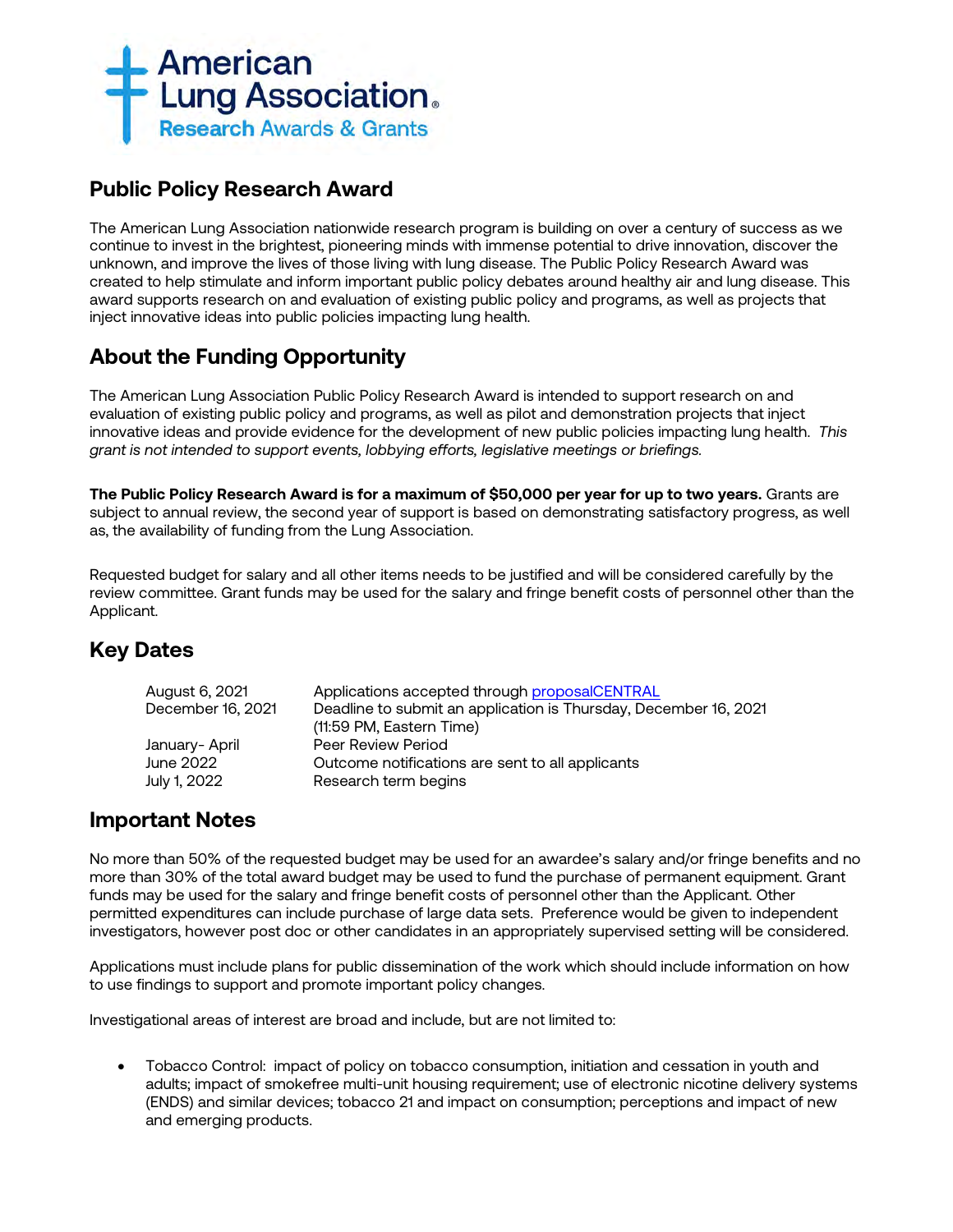

- Air Quality: Evaluating the effectiveness of indoor and outdoor air quality interventions; radon; impact of air quality on lung health; impact of regulations on power plant emissions, vehicle emissions or other sources; health outcomes in response to air quality improvements; climate change policy and lung health including lung cancer, COPD, asthma.
- Health Policy: impact on people at risk for or with lung disease of legislative or regulatory changes on access to care, with a focus on lung cancer, COPD, asthma or other respiratory diseases health systems change; analysis of guidelines based care coverage; disparities in coverage.
- Disparities: Health care disparities and outcome studies that explore innovation in models of health service delivery and policy; the environmental, social, behavioral, cultural aspects of disparities/inequalities and their interactions; communication and disparities, including health literacy.
- Modeling: development of risk models for developing lung disease; analysis of models to facilitate health care decision-making concerning lung health.
- Informatics: Analysis of large data bases to understand policy impacts on lung health; data synthesis to generate knowledge and evidence which can guide policy.

## **Eligibility Requirements**

## **Citizenship**

At the time of application, candidates must be United States citizens or foreign nationals holding one of the following visa immigration statuses: permanent resident **(Green Card),** exchange visitor **(J-1),** temporary worker in a specialty occupation **(H-1B),** Canadian or Mexican citizen engaging in professional activities **(TN),** Australians in Specialty Occupation **(E-3)** or temporary worker with extraordinary abilities in the sciences **(O-1)**. At the time of application and throughout the award, an applicant must be employed by a U.S. institution.

## **Education and Experience**

At the time of application, the applicant must hold a doctoral degree or relevant terminal professional degree such as an MPH and have a faculty appointment or equivalent with demonstrated institutional commitment (salary support, research space), access to computers and software, in a recognized academic institution or established not for profit research entity. Applicants should be on-track to pursue a career in public policy research. The application is open to researchers in public policy, economics, political science, sociology, law, and related disciplines.

Applicants must be investigators for whom their institution provides the space and other resources customary for independent investigators. The application must include a letter from their chair or institutional equivalent that conveys the commitment of the institution to the applicant and the proposed research activities.

## **The proposal should include the following information:**

- **Lay summary** or abstract that includes why this project is important and relevance to the mission of the Lung Association.
- **CV for Principal Investigator and Team: Names and qualifications** of people involved in the project; (NIH Biosketch is preferable.)
- **Information on the project** Scientific Background and rational; Specific Aims or Hypothesis for which funding is requested, including study objectives and the issue to be addressed.
- **Study Design and Methods, including statistical analysis,** plans for evaluation and dissemination of findings; anticipated significance of study results,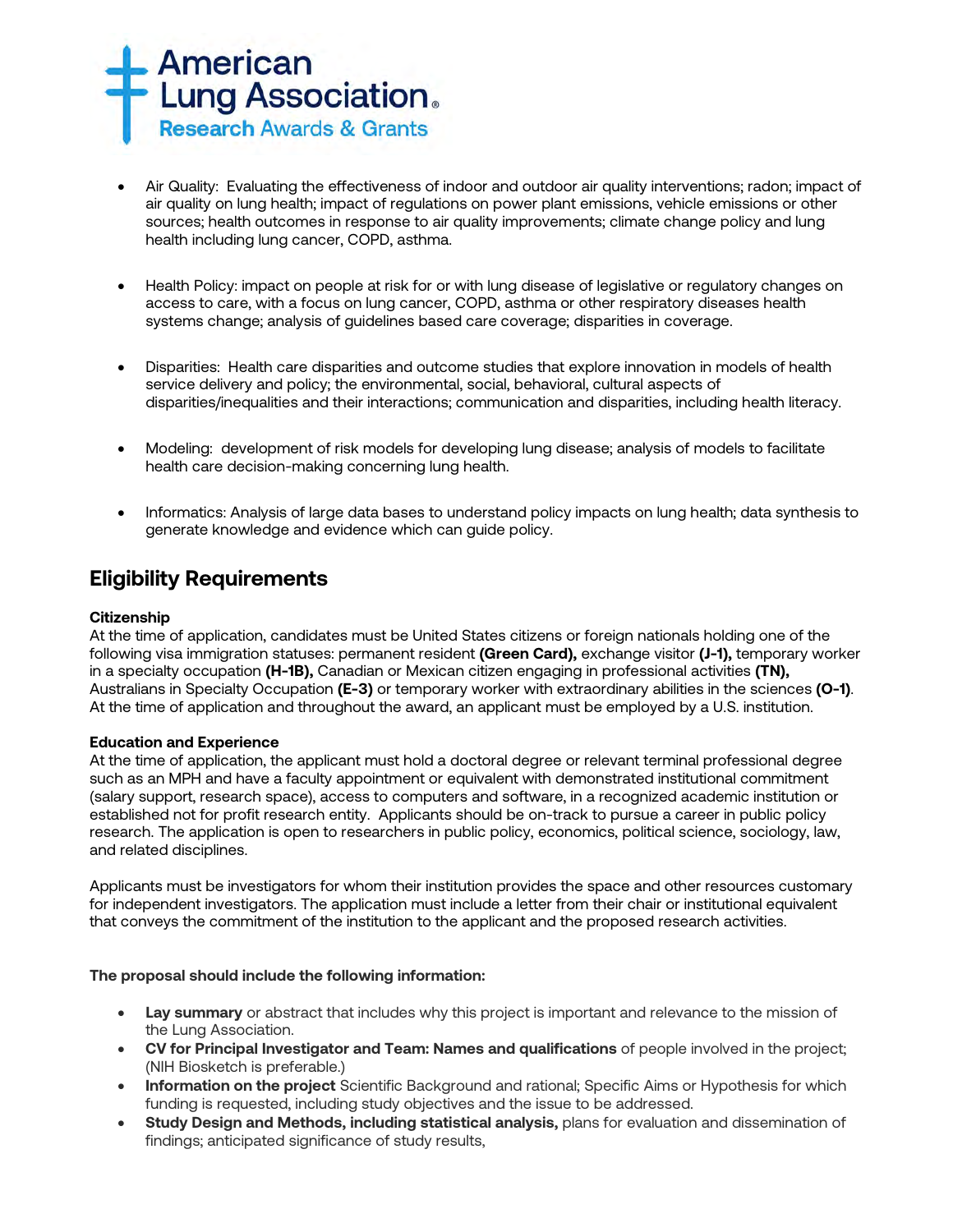

- **Plan for Dissemination and Translation,** describing the target audiences/venues and how they will be reached.
- **Itemized project budget** with narrative, amount of funds requested and their proposed use.
- **References.**

## **Peer Review**

Applications determined by administrative review to be eligible for funding will go through a rigorous external peer review process. Factors considered when reviewing applications include:

- Merit, feasibility, and relevance to the mission of the American Lung Association
- Potential impact and plans for dissemination and translation
- Likelihood that the project will produce information that results in updates to current policy or development of new policy
- Applicant's qualifications and background
- Applicant's research environment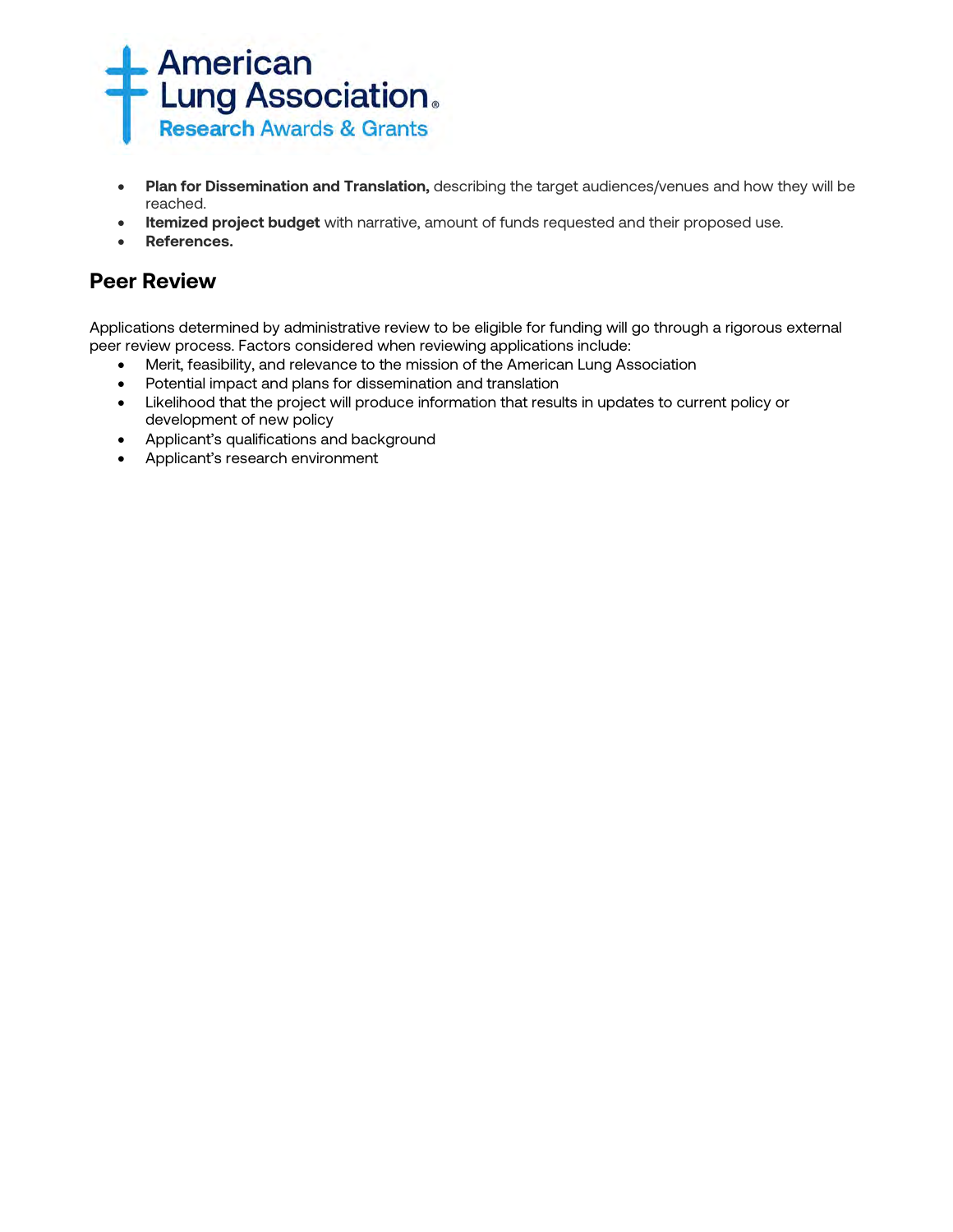

# **Public Policy Research Award Application Guide**

**The American Lung Associations used the e-grantmaking website, proposalCENTRAL, to process all awards and grants applications. Please access this website at[: https://proposalcentral.altum.com](https://proposalcentral.altum.com/)**

**For questions about the electronic application process, e-mail[: pcsupport@altum.com](mailto:PCSUPPORT@ALTUM.COM)** 

## **PROPOSAL SECTIONS**

## **Title Page**

To initialize your application, enter a title for your project.

Applicants are also asked to select the first-year monetary amount requested. The project start and end dates are automatically entered for you as we do not allow flexible start dates. The American Lung Association award period is July 1, 2022 to June 30, 2023.

Once complete, click the 'SAVE' button and watch the gray Proposal Navigation box on the left portion of your screen become activated. Click 'NEXT' or on a section name to move to another section.

## **Download Templates & Instructions**

All downloadable files are located on this page and consist of instruction files and required templates for your application submission. Click the 'DOWNLOAD' icon for each file, and 'SAVE' to your computer*.* Go to the "Research Plan and other Supporting Documents" menu option in the gray navigation menu to upload your completed template files.

## **Enable Other Users to Access this Proposal**

This section allows you to give other users access to your grant application. When you give a person access to your grant application, you can give them one of three levels of permissions: View (cannot change any details), Edit (can view and change information in the grant application, but cannot submit or view the access permission page), or Administrator (can view, edit and submit the application, as well as give access rights to others).

## **Applicant Contact Information**

The person who creates the application is the default Applicant. Contact information from this person's Professional Profile, including primary institution affiliation, is automatically loaded to this section of the application. As all American Lung Association correspondence occurs with the Applicant, please provide the correct contact information for the applicant. The Sponsored Research Program Office is **NOT** acceptable.

To change the Applicant and the institution affiliation, choose from the list of available names and institutions. For privacy reasons, the list contains only the following: the name and institution of the person who created the application and the names of individuals included in the Access Permissions section of their Professional Profile (such as administrators at the institution). If, after changing the Applicant you need to update the contact information that appears below it, you can click 'EDIT PROFESSIONAL PROFILE' to go directly to your Professional Profile. You can exit this screen and select the 'PROFESSIONAL PROFILE' tab from the proposalCENTRAL management window and changes will be automatically uploaded to the Applicant screen. Contact information and institution affiliation from the selected Applicant's Professional Profile is preloaded to the Applicant's contact information section below.

**Complete all the required fields that are marked with a red asterisk**.If the required fields are incomplete or incorrect, changes must be made in the Applicant's Professional Profile. You can go directly to the selected Applicant's Professional Profile by clicking the button 'EDIT ACCOUNT INFORMATION.' Alternatively, you may exit the Applicant's section and use the Professional Profile tab in your proposalCENTRAL management

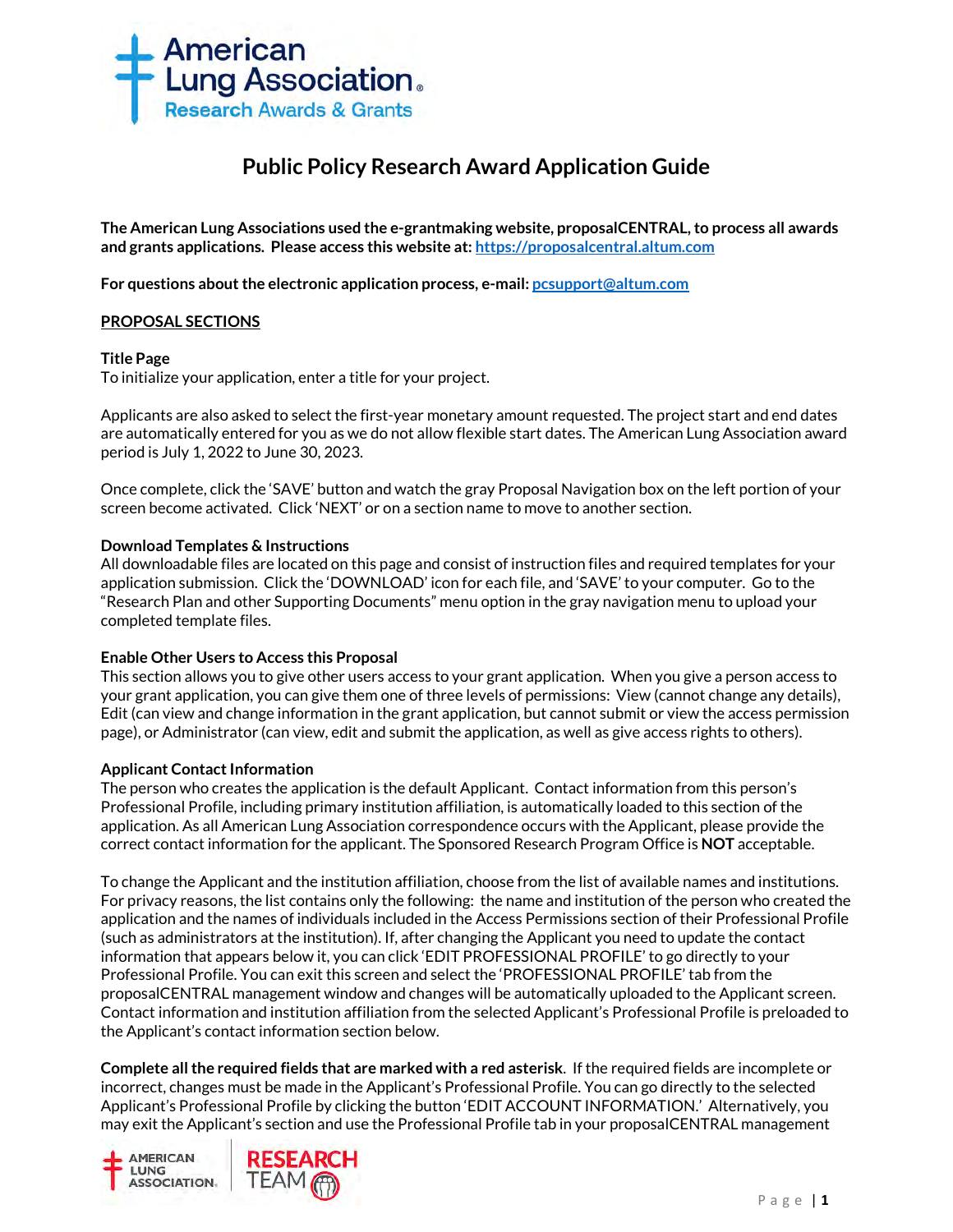

window which is usually located in a different proposalCENTRAL browser window than the application. **The percent of Applicant's total effort currently devoted to each of the listed activities must be indicated before going on to the next section.**

## **Institution and Contacts**

The institution of the Applicant will be as selected as the default Institution and will have primary contractual responsibility for the grant if awarded. Institution information is pre-loaded to this section of the application. **NOTE: If the required fields marked by a red asterisk are incomplete or incorrect, changes must be made in the Institution Profile.** To change the Institution choose from the list of institutions and press the button 'CHANGE INSTITUTION'. Initially, the list contains only the following: the current institution, the institutions that you listed in your Professional Profile, and any other institutions that include your UserID in their Access list. Use the 'SEARCH' option to search the other institution profiles available in proposalCENTRAL. Results of the Search will be added to the list of institutions. To change the Institution choose from the new list of institutions and press the button 'Change Institution'. If, after changing the Institution you need to update the contact information that appears below it, contact the Grants and Contracts office of your institution to update the Institution Profile or call Customer Service at proposalCENTRAL at 1-800-875-2562 for assistance. Next, choose the appropriate institutional officials for the particular grant program; (\*) indicates a required contact. There are two ways to enter contact information for the requested contact - you can select from the list of Institutional Officials from the Institution Profile of the Institution selected at the top of this page OR enter an email for the appropriate contact and complete and save the form. When you have selected the appropriate institution officials, click the red 'ADD' button. The contact information is loaded into your proposal and the contact will be shown in the table below. Be advised that the contact form may be pre-filled with some information if the email you entered is already associated with a proposalCENTRAL user.

## **Key Personnel**

The applicant is responsible for listing all personnel who will have a significant role with the research project (i.e., will have impact on project content, data collection, data interpretation). **DO NOT** list the applicant in this section.

## *Steps for the Applicant to Submit Key Personnel:*

- Enter the email address of the key personnel in the text box provided and click '+' to add.
- A window will open; enter the requested information. Complete all the required fields that are marked with a red asterisk. If the person is already registered in proposalCENTRAL, some information will be pre-loaded into the contact form.
- Click the 'SAVE' button and 'CLOSE WINDOW'.

Note: All edits and deletions to key personnel must be done in the Key Personnel table. Changes will be for this proposal only. Permanent changes must be made in the person's Professional Profile.

## **Letters of Recommendation**

All applicants must provide **3** letters of recommendation**. Duplicate letters from the same person are not accepted and may be grounds for an application to be administratively withdrawn.** 

Letters of Recommendation are critically important and should address the candidate's competence and potential to develop into an independent investigator. **The recommendation letters should be from individuals not directly involved in the application, but who are familiar with the applicant's qualifications, training, and interests.** Only individuals who can make the most meaningful comments about the candidate's professional training and qualifications for a research career should be used as referees.

## *Steps for the Applicant to Contact the Referee:*

- Enter the email address of the referee in the text box provided and click '+' to add.
- A small window will open; enter the Last Name and First Name of the referee. If the referee is already registered in proposalCENTRAL, the name will automatically display in the window.

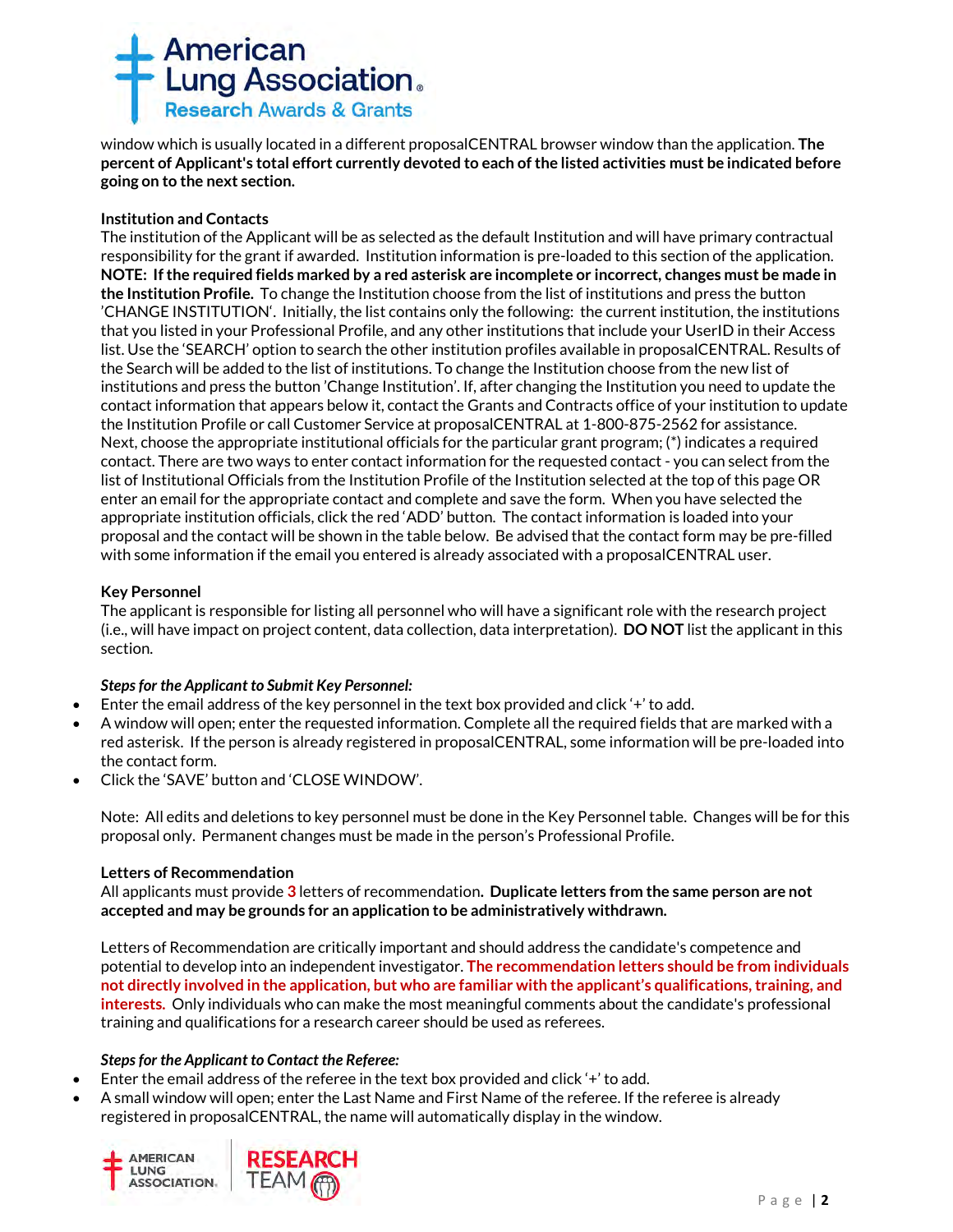

• Click the red 'SEND EMAIL' button and 'CLOSE WINDOW.' An email will be sent to the referee from proposalCENTRAL requesting a Letter of Recommendation. The email will include instructions and a link for the referee to upload the completed Letter of Recommendation, directly to your grant application.

You will see that once the email has been sent, referee information will be displayed in the accompanying table. You can refer to this table to check on the status of the letters that have been uploaded to your application. When each of the letters is uploaded, the status will display as 'SUBMITTED.' You may want to check periodically on the status of the referee letters. *Letters of Recommendation are to be completed and signed on institutional letterhead and 'UPLOADED' to the applicant's application in proposalCENTRAL by the Referee.* Electronic signature is permitted. After the applicant submits the application, letters of recommendation cannot be changed. The referee will not have access to any portion of your grant application in the upload process.

## *Please note: Recommendation letters are separate from the Department Head Statement required as part of the Research Plan. An application must have a total of 4 letters (3 recommendations and 1 Department head statement).*

## **Project Summaries**

## *General Audience Summary*

Provide a succinct and accurate description of the research project in non-scientific terms that could be clearly understood by a general audience. Do not include any proprietary or confidential information. Please observe the following limitations for the general audience summary:

- Limit the summary to 1,000 characters or less.
- Information entered in this field must be text only: scientific notations, special characters, special fonts, and other rich-text formatting (e.g., bold, italics, underline) cannot be saved or displayed.
- Please type continuously do NOT click 'ENTER' at the end of each line. After a cut and paste, check the text to make sure the lines are continuous. Click 'ENTER' to begin a new paragraph(s).

## *Technical Audience Summary*

Provide an abstract of the research project in technical terms that would be appropriate for experts in the field. Do not include any proprietary or confidential information.

Please observe the following limitations for the technical abstract:

- Limit the abstract to 3,000 characters or less.
- Information entered in this field must be text only: scientific notations, special characters, special fonts, and other rich-text formatting (e.g., bold, italics, underline) cannot be saved or displayed.
- Please type continuously do NOT click 'ENTER' at the end of each line. After a cut and paste, check the text to make sure the lines are continuous. Click 'ENTER' to begin a new paragraph(s).

## *Scientific and Research Categories*

Select the most appropriate category(s) for your proposed project in order of relevance. Select choices carefully as they will partially be used to facilitate selection of scientific peer reviewers.

## **Assurances**

All research funded by the American Lung Association must comply with federal requirements regarding the use of human subjects, animals or biohazards in research. *It is recommended that applicants submit projects to the appropriate Review Board at the time of application or before.* 

## *Human Subjects and Stem Cells*

Applicants/ awardees conducting research on human subjects and/or human stem cells must comply with the provisions of the United States Department of Health and Human Services 45 C.F.R. pt. 46 to the same extent as each would were the research funded by the National Institutes of Health.

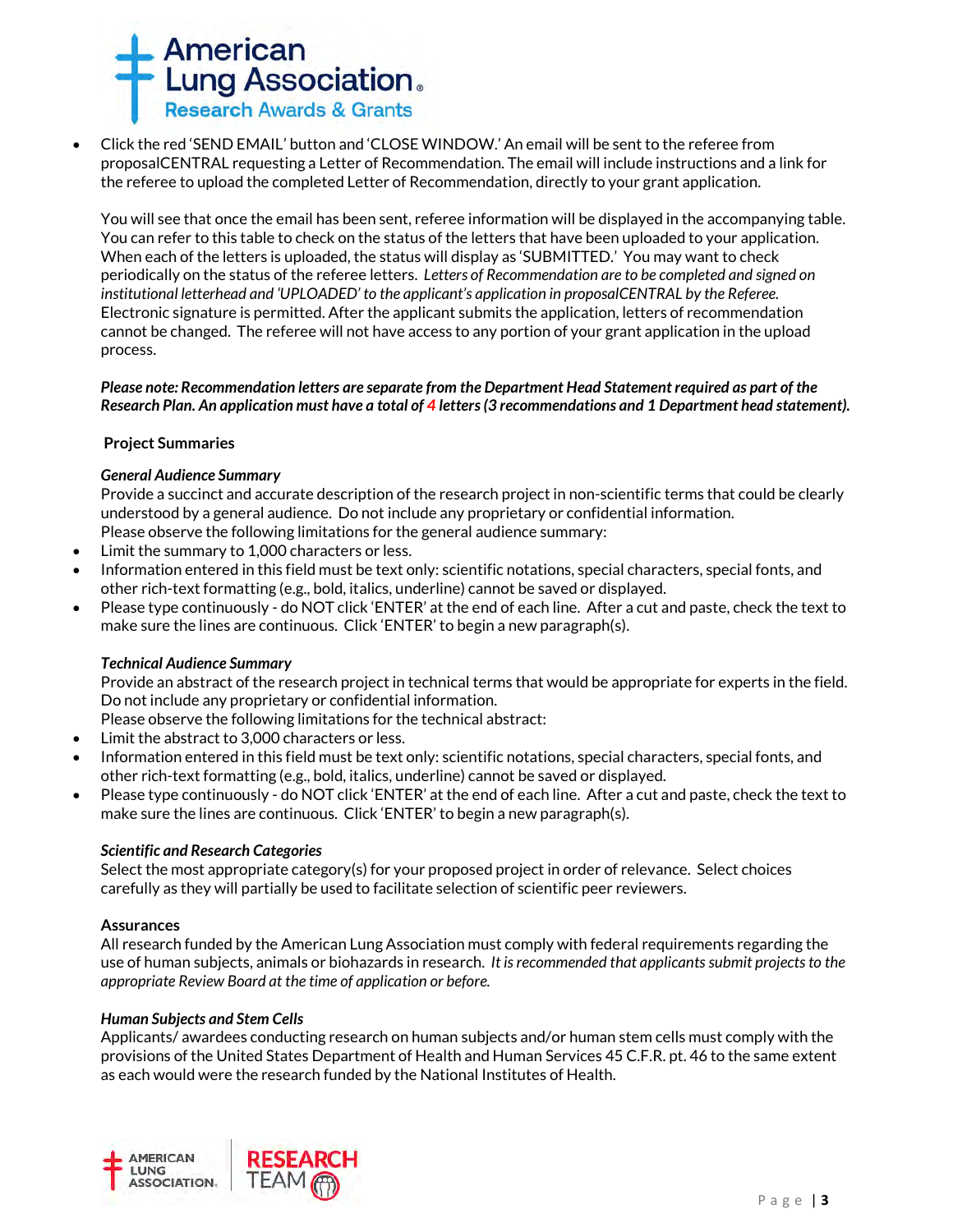

Indicate whether the proposed project involves Human Subjects. If so, add the institutional OHRP Assurance Number as well as the individual proposal IRB status – "approved", "exempt" or "pending". If approved or exempt, please provide the corresponding date of approval or exemption.

## *Animal Use*

The American Lung Association allows animal use in biomedical research only when no other means of obtaining scientifically sound, valid and useful results are available. Applicants/ awardees must comply with the Public Health Service Policy on *Human Care and Use of Laboratory Animals* and the National Research Council *Guide for the Care and Use of Laboratory Animals* to the same extent as each would were the research funded by the National Institutes of Health.

Indicate whether the proposed project involves vertebrate animals. If so, add the institutional Animal Welfare Assurance Number as well as the Institutional Animal Care and Use of Committee (IACUC) status – "approved", "exempt" or "pending". If approved or exempt, please provide the corresponding date of approval or exemption. Also, indicate whether or not the institution has been accredited by the Association for Assessment and Accreditation of Laboratory Animal Care (AAALAC). Applicants from institutions that do not have an IACUC or accreditation from the AAALAC are not eligible to apply.

## *Biohazards*

Biohazards are broadly defined to be recombinant and/or infectious and tumor materials that may be deleterious to normal organisms upon controlled exposure.

Indicate on the electronic application the Institutional Biosafety Committee (IBC) status. If approved, please provide the corresponding date of approval on the electronic application. If "exempt" from IBC approval within your institution, place "exempt" and the date the exemption was approved."

## **Research Plan and Other Supporting Documents**

## **Part I. Templates and Uploaded Files (attachments):**

Click the 'DOWNLOAD' icon for each template file, and 'SAVE' to your local workstation to complete**.**

## **Using the Provided Templates**

Before submitting an application, the following components must be uploaded to proposalCENTRAL. All components of the application require the use of provided templates also available on this page. All the required attachments are listed in the section directly above the templates section. This display is merely a tool to help you keep track of your completed *required* files. Once you upload a completed "required" template, the template name will display in the "Current List of Uploaded Attachments." The 'VALIDATE' link in the Navigation Menu of the online application serves as a tool to check that all *required* attachment files are included in your application. *The Validate link will also check for any missing required online entries.*

## **Language and Format Requirements**

All applications must adhere to the following language and format requirements. *Not adhering to these requirements may result in an application being administratively withdrawn.*

- $\checkmark$  The applicant's name should always be in the top 'HEADER' portion. The header information should carry forward to subsequent pages in the template.
- $\checkmark$  Use English only and avoid jargon and any unusual abbreviations. Your application should read like a Scientific American journal article.
- $\checkmark$  Use Arial 11 point font size, the NIH-suggested font, unless otherwise specified in the instructions for a specific template.
- $\checkmark$  Be consistent with the use of font styles and indentation.
- $\checkmark$  Type density, including characters and spaces, must be no more than 15 characters per inch (cpi). For proportional spacing, the average for any representative section of text must not exceed 15 cpi.
- $\checkmark$  No more than 6 lines of type within a vertical inch.
- $\checkmark$  Margins, in all directions, must be at least  $\frac{1}{2}$  inch.

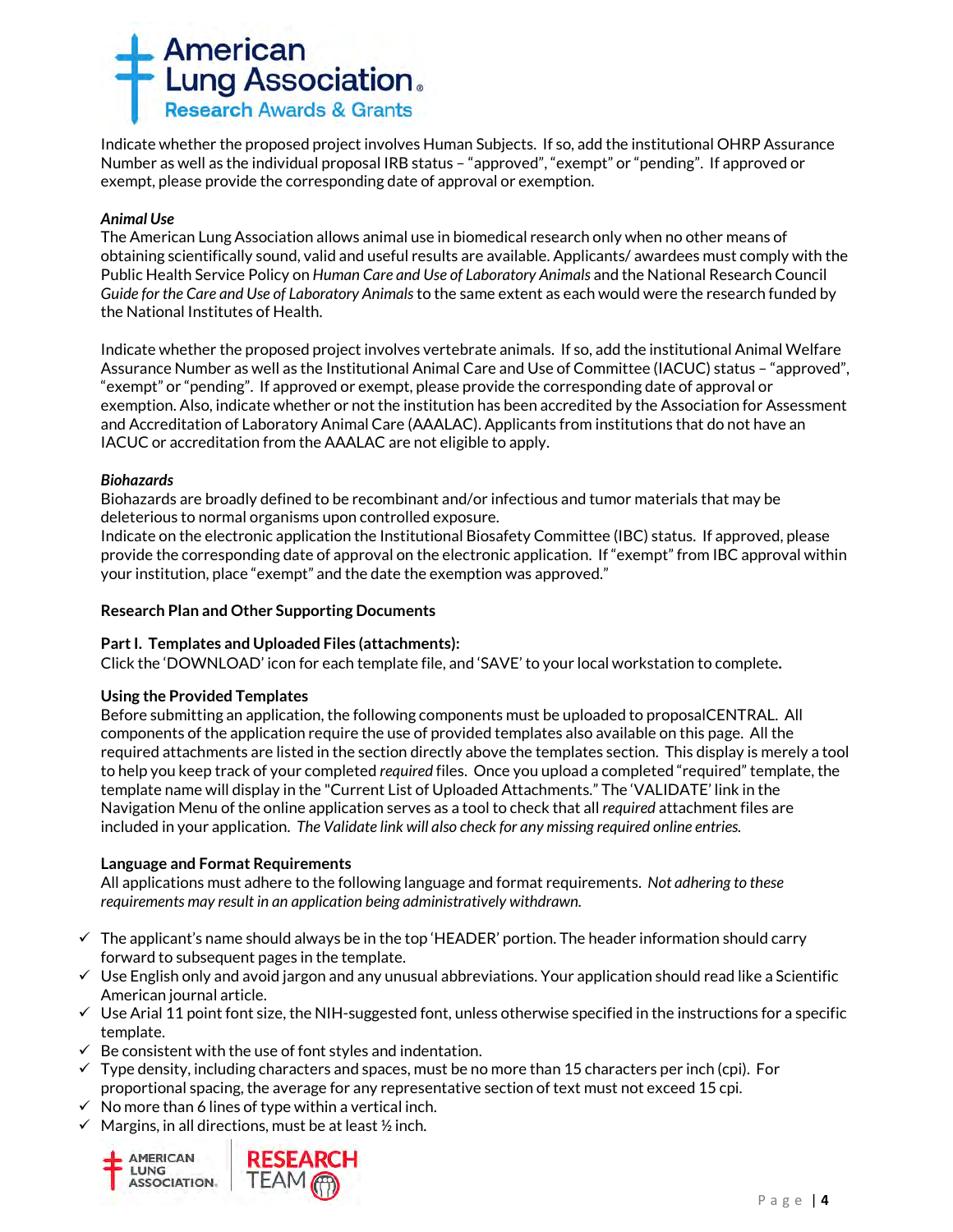

- $\checkmark$  Figures, charts, tables, figure legends, and footnotes may be smaller in size but they must be clear and legible.  $\checkmark$  Applicants are responsible for correcting any changes to templates resulting from input of data. Data should be completed in the space provided. Each template page must respect the original margins on all sides.
- $\checkmark$  Attached files should be no larger than 3-5 MB to facilitate review of the application. Very large files can make a full and comprehensive review of the application difficult. The objective is to find a balance between the content of your application and file size.

## **Uploading to Online Application**

Attachment files must be submitted and uploaded to electronic application as PDF files. Once attachments are uploaded, you will get a confirmation message and see that your file is now listed in the "Uploaded Attachment" section of the screen. Two links are available in each row of an uploaded attachment: **DEL** and **SHOW**. "Del" allows you to delete the file, if necessary, and "Show" opens the uploaded file. It is strongly recommended that you *open and review* your uploaded file. If, for any reason, you wish to modify the file, make the revisions in the *original* document (offline), *convert* the file to PDF and once again, *attach* the newly revised file. *Remember to delete any previously submitted versions of the file.*

## **Part II. Biographical Sketch**

Using the template provided, submit biographical sketches for the applicant and all key personnel listed in Section 6. **Biographical Sketches must not exceed five (5) pages for each person and should provide the following information about each key person, starting with the applicant:**

**Personal Statement:** Briefly describe why your experience and qualifications make you particularly well-suited for your role in the project that is the subject of the application. Also, briefly describe any changes in primary field of interest and/or career gaps due to personal or professional circumstances that may have affected your scientific advancement or productivity.

**Positions and Honors:** List in chronological order previous positions, concluding with your present position. List any honors.

**Contributions to the field:** Address the historical background that frames the problem; the central finding(s); the influence of the finding(s) on the progress or the application of those finding(s) to health or technology; and your specific role in the described work.

**Selected peer-reviewed publications (in chronological order and no more than 15):** Do not include manuscripts submitted or in preparation; abstracts or posters. Please choose selected publications based on most recent, importance to the field, and/or relevance to the proposed research.

**Research Support:** List selected ongoing or completed (during the last three years) research projects (federal and non-federal support). Begin with the projects that are most relevant to the research proposed in this application. Briefly indicate the overall goals of the projects and responsibilities of the key person identified on the Biographical Sketch. Do not include number of person months or direct costs.

## **Part III. Budget and Justification**

Using the template provided, submit a budget and justification for your research project. Awards are only given in one-year increments but all awardees will be given the opportunity to renew their project for a second year of funding. *Funding is contingent on individual progress during the award year and the availability of funds.* Applicants must budget an amount appropriate for the specific award.

## **Budget Spreadsheet**

The first page asks the applicant to estimate direct costs for the first year of the proposal only. The second page asks the applicant to estimate direct costs for the entire period of the award. Indirect costs are **not** allowed for any American Lung Association award. Where applicable, only indicate dollars **(no cents)**.

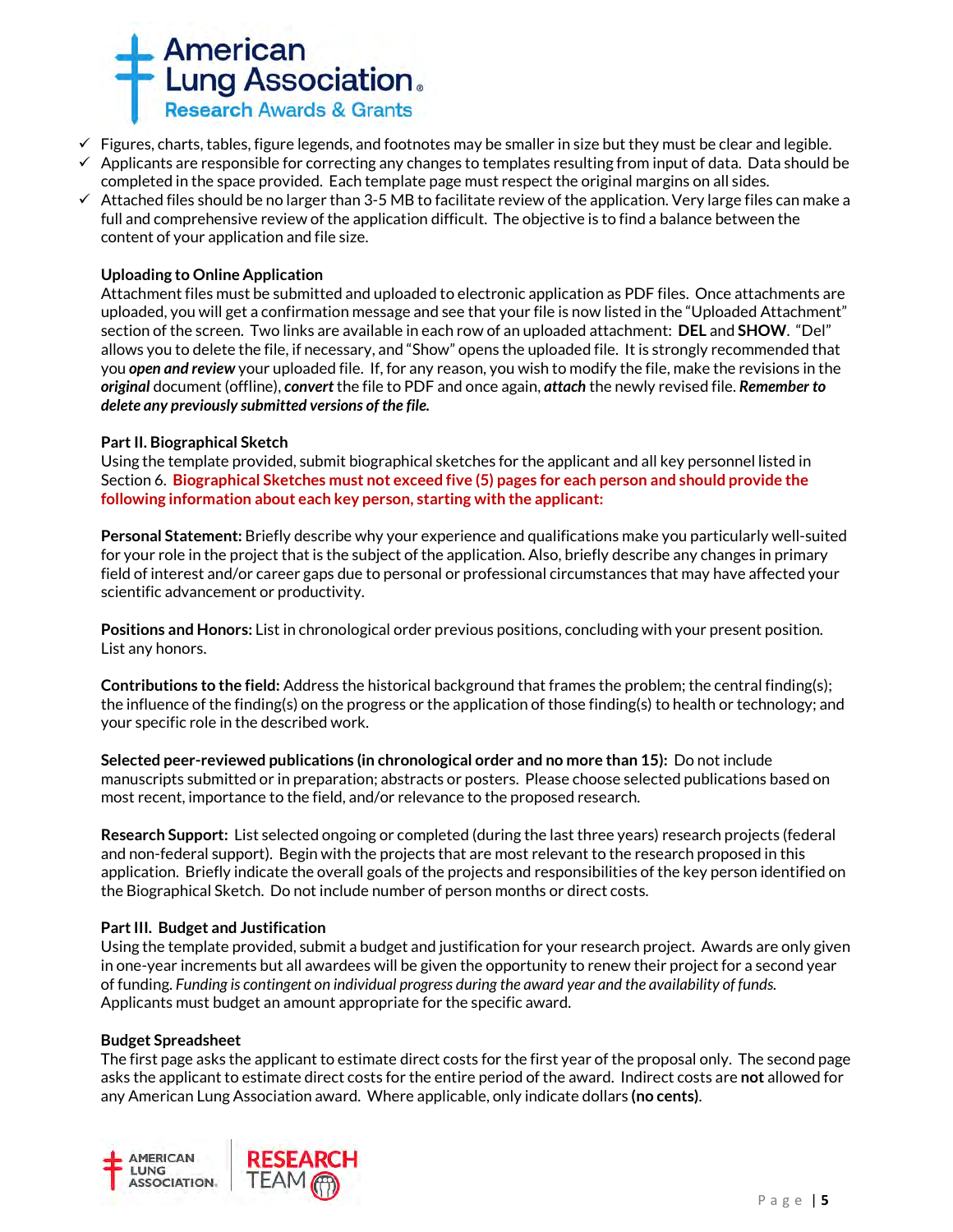

**Personnel:** For junior-level Investigator Awards there is an institutional base salary limitation of \$199,000. Fringe benefits may be requested provided such are treated consistently by the applicant's organization as a direct cost. No more than 75% of funds may be used for an awardee's salary and/or fringe benefits. There are no salary caps for other personnel.

**Equipment:** Itemize equipment with costs. Equipment is defined as an item that costs \$500 or more, has a primary function related to the research project, and ordinarily has a usable life expectancy of one year or greater. No more than 30% of the total award budget may go to fund the purchase of permanent equipment.

**Supplies:** Itemize supplies with costs. For example, indicate the number of experimental animals to be used, unit cost per animal, and cost for daily use.

**Discretionary Funds:** No more than \$2,500 per annum may be used for travel or publication costs directly related to the American Lung Association- funded project and within the scope of the award terms and conditions.

**Other Project Support Expenses:** No award shall be used for the purchase of furniture, computers, the construction or renovation of facilities, payment of honoraria, membership dues or tuition, purchase of textbooks or periodicals or payment for secretarial support.

*Total Costs may not exceed allowable award amounts. Correct arithmetic is the applicant's responsibility.*

**Budget Justification:** Please provide a justification for the proposed budget for the **first year** only. **The budget justification must not exceed three (3) pages.** 

## **Part IV. Resources**

Using the template provided, describe the institutional resources available for the project. **The resource section must not exceed two (2) pages.**

**Facilities:** Specify the facilities to be used for the conduct of the proposed research. Indicate the performance sites and describe capacities, pertinent capabilities, relative proximity, and extent of availability to the project. Under "Other," identify support services such as machine shop, electronics shop, and specify the extent to which they will be available to the project. Use continuation pages if necessary.

**Equipment:** List the most important equipment items already available for this project, noting the location and pertinent capabilities of each.

## **Part V. Other Support**

Using the template provided, list any and all active and pending support for each key personnel. **No page limit applies to the Other Support information.**

Other Support includes all financial resources, whether Federal, non-Federal, commercial or institutional, available in direct support of an individual's research endeavors, including but not limited to research grants, cooperative agreements, contracts, and/or institutional awards. *Please specify who the Primary Investigator is for all other support listed.* Prizes or gifts do not need to be included.

The American Lung Association will not award funds to duplicate any work that is being supported by other funding agencies. Budgetary overlap is **not** permitted; however, scientific overlap will be evaluated on an individual basis. In cases of significant scientific overlap a successful applicant will have the option to choose between the American Lung Association award and that of the other organization.

## **Part VII. Research Plan**

*Please note: Page limits, language and format requirements listed in the Language and Format Requirements must be* 

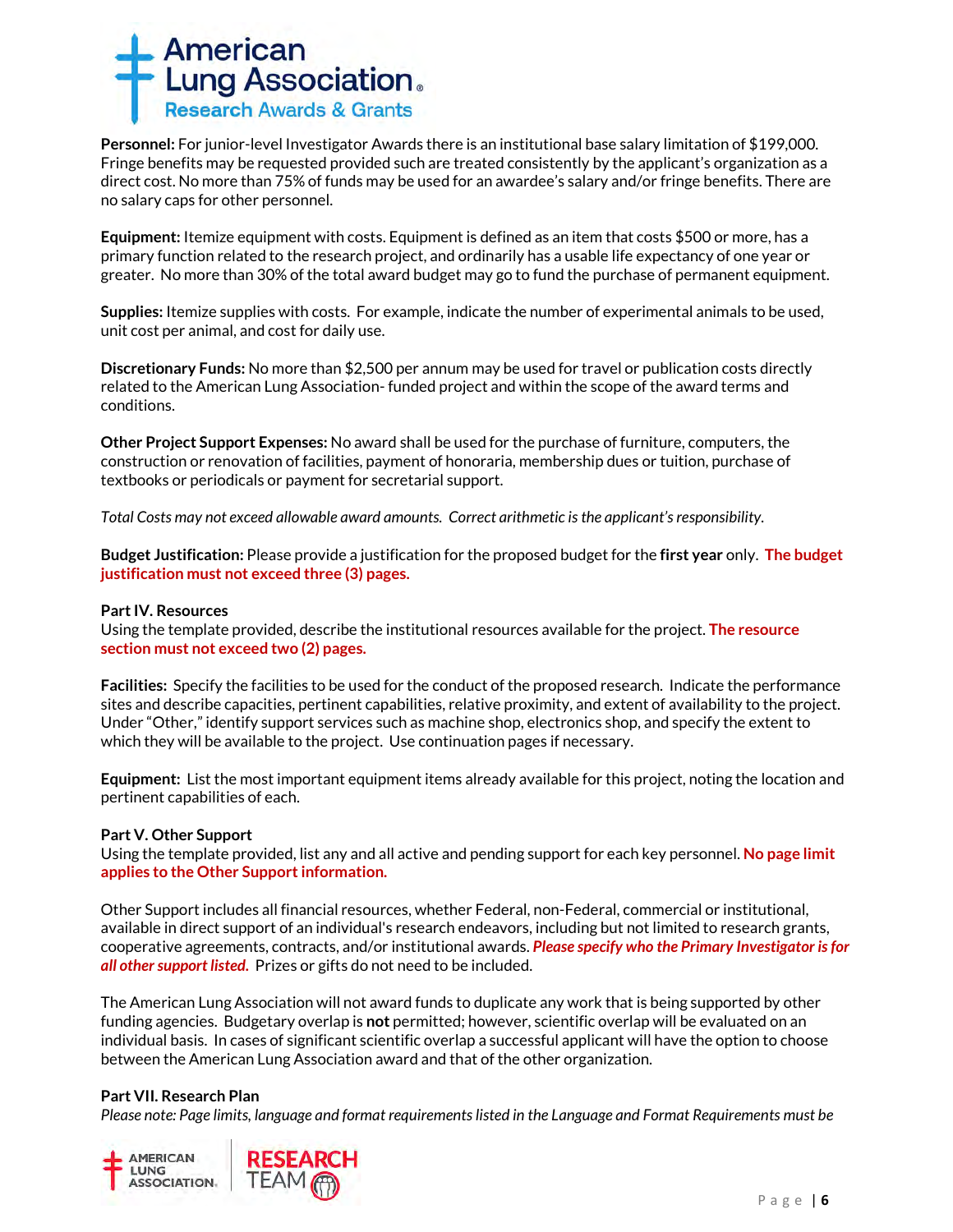

*adhered to in preparing your research plan. Not adhering to format and page limitations may result in an application being administratively withdrawn.*

**Specific Aims**: State concisely the goals of the proposed research and summarize the expected outcome(s), including the impact that the results of the proposed research will exert on the research field(s) involved. **The Specific Aims section must not exceed one (1) page.**

List succinctly the specific objectives of the research proposed, e.g., to test a stated hypothesis, create a novel design, solve a specific problem, challenge an existing paradigm or clinical practice, address a critical barrier to progress in the field, or develop new technology.

Aims must not be too general, such as "*To define the determinants of maximal expiratory flow*," but rather *"To study the influence of static lung recoil on maximal flows."* Your statement should be limited to what can be accomplished during the award period.

**Research Strategy:** Organize the Research Strategy in the specified order using the instructions provided below. Start each section with the appropriate section heading — Significance, Innovation and Approach. Cite published experimental details in the Research Strategy and provide the full reference in the References section. **Applicants are limited to 6 pages.**

## *Significance*

- Explain the importance of the problem or critical barrier to progress in the field that the proposed project addresses.
- Explain how the proposed project will help stimulate and inform important public policy debates around healthy air and lung disease.
- Describe how the concepts, methods, technologies, treatments, services, or preventative interventions that drive this field will be changed if the proposed aims are achieved.
- Explain how this research will impact your future goals or directions, as long as a clear distinction is made between your immediate and long-range plans.

## *Approach*

- Explain why you have chosen to address a particular portion of the overall problem and why you have chosen a particular approach. Discuss your preliminary studies, data and/or experience pertinent to this application and specify all novel data.
- Describe the overall strategy, study design, methodology, and analyses to be used to accomplish each of the specific aims of the project. For each aim, include how the data will be collected, analyzed, and interpreted.
- Discuss potential problems, alternative strategies, and benchmarks for success anticipated to achieve the aims. This should include discussion of what you will do if conflicting and contradictory data are obtained.
- If the project is in the early-stages of development, describe any strategy to establish feasibility, and address the management of any high-risk aspects of the proposed work.
- Include plans for evaluation and dissemination of findings; anticipated significance of study results.

**Assurances:** State concisely how assurances will be met within the confines of the proposed research project. Assurances must not exceed two (2) pages.

**Human Subjects:** When human subjects or material obtained from such subjects are used in the proposed project, the application must state how the rights and welfare of the individual subjects are protected and assured. Include consent forms and questionnaires in appendix, if applicable. If the proposed research project involves human subjects, the population sampled shall be inclusive of the general population, of relevance to the scientific question posed, without restriction in regard to gender, race, age, and socioeconomic status. Proposals that intentionally restrict the population sampled must include a compelling scientific rationale for such design.

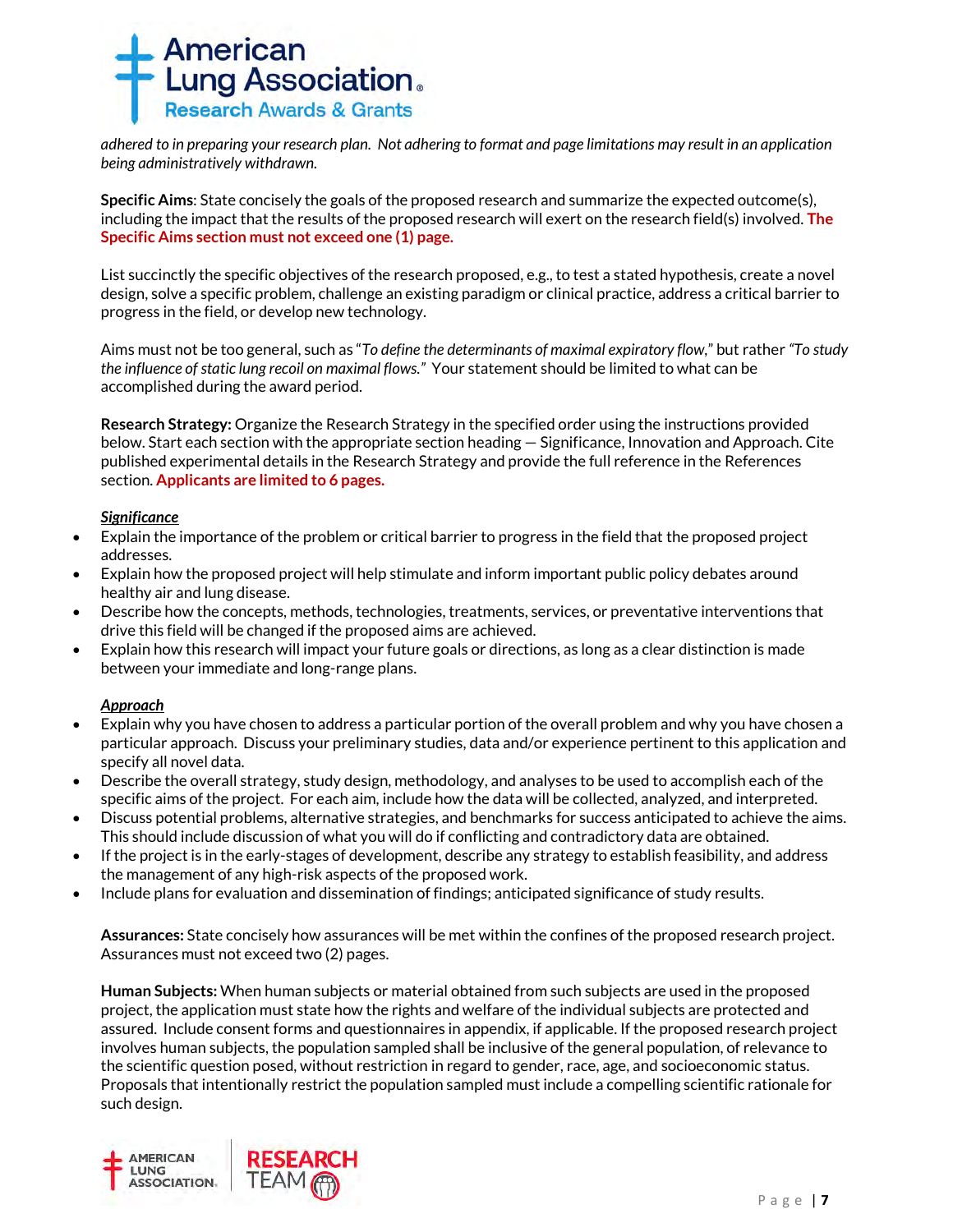

## **Biohazard Materials**

When biohazard materials, defined as recombinant, infectious and tumor selected agents (i.e. radioisotopes) that may be detrimental to normal organisms upon controlled exposure are used:

- Describe procedures that will be used to monitor possession, use and transfer of the Select Agent(s).
- Describe plans for appropriate biosafety, bio-containment and security of the Select Agent(s).
- Describe the bio-containment resources available at all performance sites.

## **References: References must not exceed five (5) pages**.

**Appendix:** May contain additional and relevant material such as letters of support, questionnaires and/or consent forms. No other material such as preliminary data, photographs/images or publications, is allowed in the appendix. **The appendix is limited to 5 pages.**

## **Part VIII. Department Head Statement Letter**

Please note: The Sponsor and/or Department Head Statements are separate from the 3 Letters of Recommendations required**.** *A Department Head Letter on institutional letterhead is required.*

## *Content of Department Head Statement:*

- 1. State the applicant's current and projected status during the initial term of the award.
- 2. State the applicant's faculty title and from what academic institution does the applicant currently hold his/her faculty appointment. **The Department Head Statement must be explicit as to whether or not the applicant currently holds a faculty appointment, and/or if the applicant will be promoted to faculty between the time of application and award commencement. Without the confirmation of faculty status, the applicant will be disqualified.**
- 3. State the applicant's future path at your institution and plan for academic development.
- 4. State your department's financial and space commitment to the applicant's career, and to the American Lung Association's project being submitted.
- 5. Describe the intellectual environment and your involvement in the applicant's award.
- 6. Guarantee that the budget does **not** overlap with any existing or pending support of the application's collaborations (including NIH-type other support information, from all collaborating scientists).
- 7. State minimum percent of overall effort and guaranteed time to be protected for research.
- 8. State whether you also function as the applicant's mentor.

## **Part IX. Significance to the American Lung Association Mission**

Using the template provided, produce a one page narrative as to how your proposed research project will help support the American Lung Association's mission "*To Save Lives by Improving Lung Health and Preventing Lung Disease."* 

## **Part X. Certification Form**

Prior to submitting an application, an applicant must obtain signatures (electronic signature is allowed) from key officials certifying compliance with American Lung Association policies and requirements, including the following Conflict of Interest Clauses:

**Tobacco Use:** The American Lung Association will not provide research or other funding to investigators who have received direct funding or funding from agencies of the tobacco industry.

**Financial Disclosure:** American Lung Association applicants/awardees must comply with the provisions of the United States Department of Health and Human Services regulations on financial conflicts of interest 42 C.F.R. pt. 50, Subpt. F to the same extent as each would were the research funded by the National Institutes of Health. In general, the purpose of the Conflict of Interest policy is to ensure that there is no possibility that an applicant or their family will receive financial gain as a result of American Lung Association supported research.

## **Part XI. Required Citizenship and Optional Demographics**